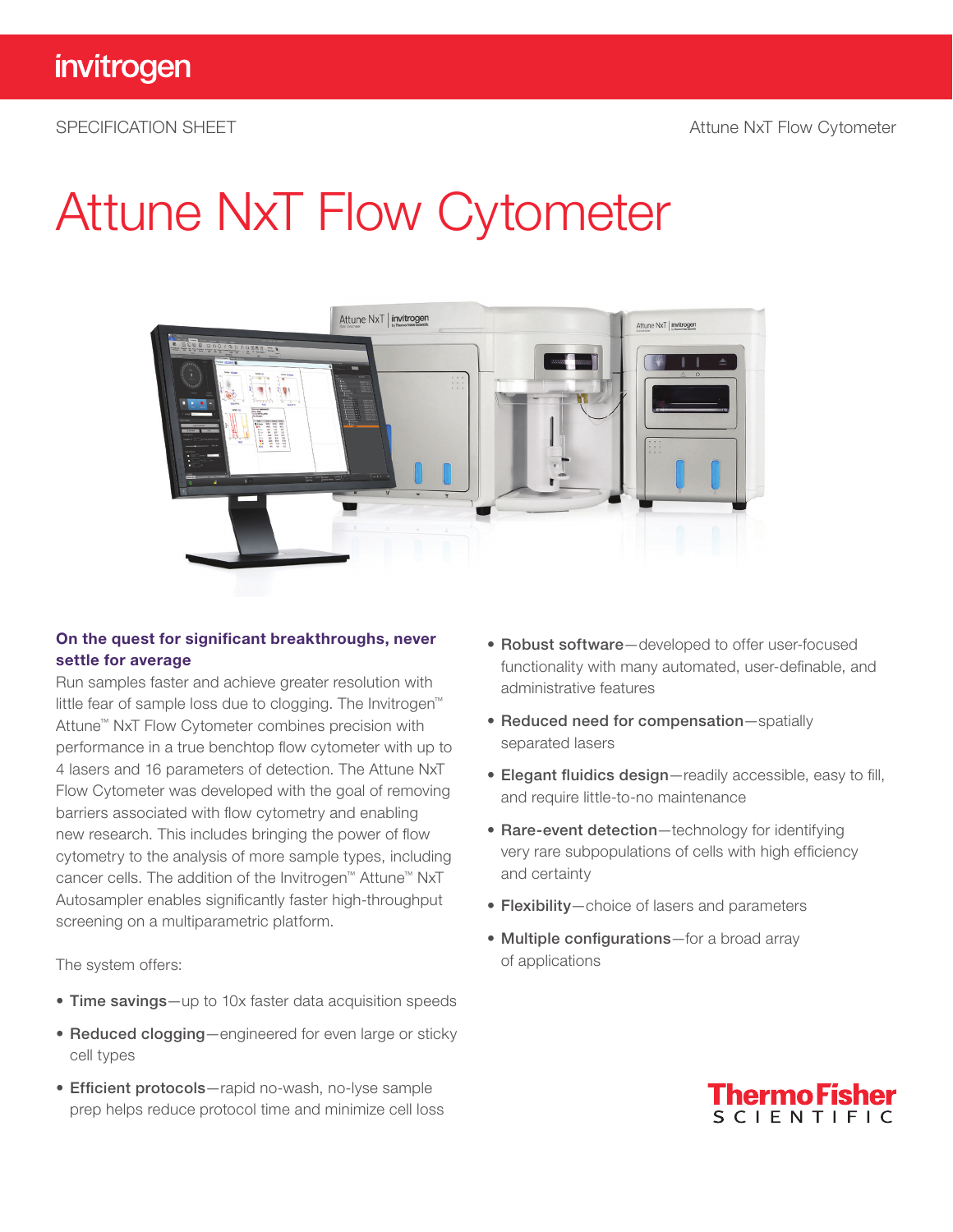### Instrument specifications

### Optics • Laser power (as shown in table below)

| Laser       | Wavelength (nm) | Beam-shaping optics (BSO)* (mW) | Diode power** (mW) |
|-------------|-----------------|---------------------------------|--------------------|
| Violet      | 405             | 50                              | $100 -$            |
| <b>Blue</b> | 488             | 50                              | $100 -$            |
| Green       | 532             | 100                             | 140                |
| Yellow      | 561             | 50                              | 100                |
| Red         | 637             | 100                             | 140                |

\* Amount of measured usable laser power after light has gone through the beam optics and shaping filters.

\*\* Vendor-specified theoretical maximum.

- Laser excitation: Optimized excitation for minimized stray laser-line noise and losses to reflection
- Laser profile: 10 x 50 μm flat-top laser providing robust alignment
- Emission filters: Up to 14 color channels with wavelength-tuned photomultiplier tubes (PMTs); userchangeable, keyed filters
- Laser separation: 150 μm
- Optical alignment: Fixed alignment with prealigned welded fiber; no user maintenance required
- Onboard thermoelectric cooler: No warm-up delay; fiber isn't affected by on/off
- Simmer mode: Instant on/off reduces usage and/or aging by 10x; only keep it "on" when acquiring samples; reports hours of usage
- Flat top specified at the flow cell: Coefficient of variation (CV) <3% over width of flat top
- Upgradable: Convenient field changes
- Fluidics Flow cell: Quartz cuvette gel coupled to 1.2 numerical aperture (NA) collection lens, 200 x 200 µm • Sample analysis volume: 20 μL to 4 mL
	- Custom sample flow rates: 12.5-1,000 μL/min
	- Sample delivery: Positive-displacement syringe pump for volumetric analysis
	- Sample tubes: Accommodates tubes from 17 x 100 mm to 8.5 x 45 mm
	- Fluid-level sensing: Active
	- Standard fluid reservoirs: 1.8 L focusing fluid tank, 1.8 L waste tank, 175 mL shutdown solution tank, and 175 mL wash solution tank
	- Fluid storage: All fluids stored within instrument
	- Extended fluidics option: Configuration for 10 L fluid
	- Nominal fluid consumption: 1.8 L/day
	- Automated maintenance cycles: ≤15 min startup and shutdown—deep clean, sanitize, and debubble modes
- Performance Fluorescence sensitivity: ≤80 molecules of equivalent soluble fluorochrome (MESF) for FITC, ≤30 MESF for PE, ≤70 MESF for APC
	- Fluorescence resolution: CV <3% for the singlet peak of propidium iodide–stained chicken erythrocyte nuclei (CEN)
	- Data acquisition rate: Up to 35,000 events/sec, 34 parameters, based on a 10% coincidence rate per Poisson statistics
	- Maximum electronic speed: 65,000 events/sec with all parameters
	- Carryover: Single-tube format: <1%
	- Forward and side scatter sensitivity: Able to discriminate platelets from noise
	- **Forward and side scatter resolution:** Optimized to resolve lymphocytes, monocytes, and granulocytes in lysed whole blood
	- Forward scatter: Photodiode detector with 488/10 nm bandpass filter
	- Side scatter: PMT with default 488/10 nm bandpass filter; optional 405/10 nm bandpass filter
	- Fluorescence detectors: 14 individual detectors
	- **Electronic pulse:** Measured area, height and width pulse for all detectors
	- Violet side scatter resolution: Can be configured for violet side scatter to better resolve particles from noise
	- Minimum particle size: 0.2 μm on side scatter using submicron bead calibration kit from Bangs Laboratories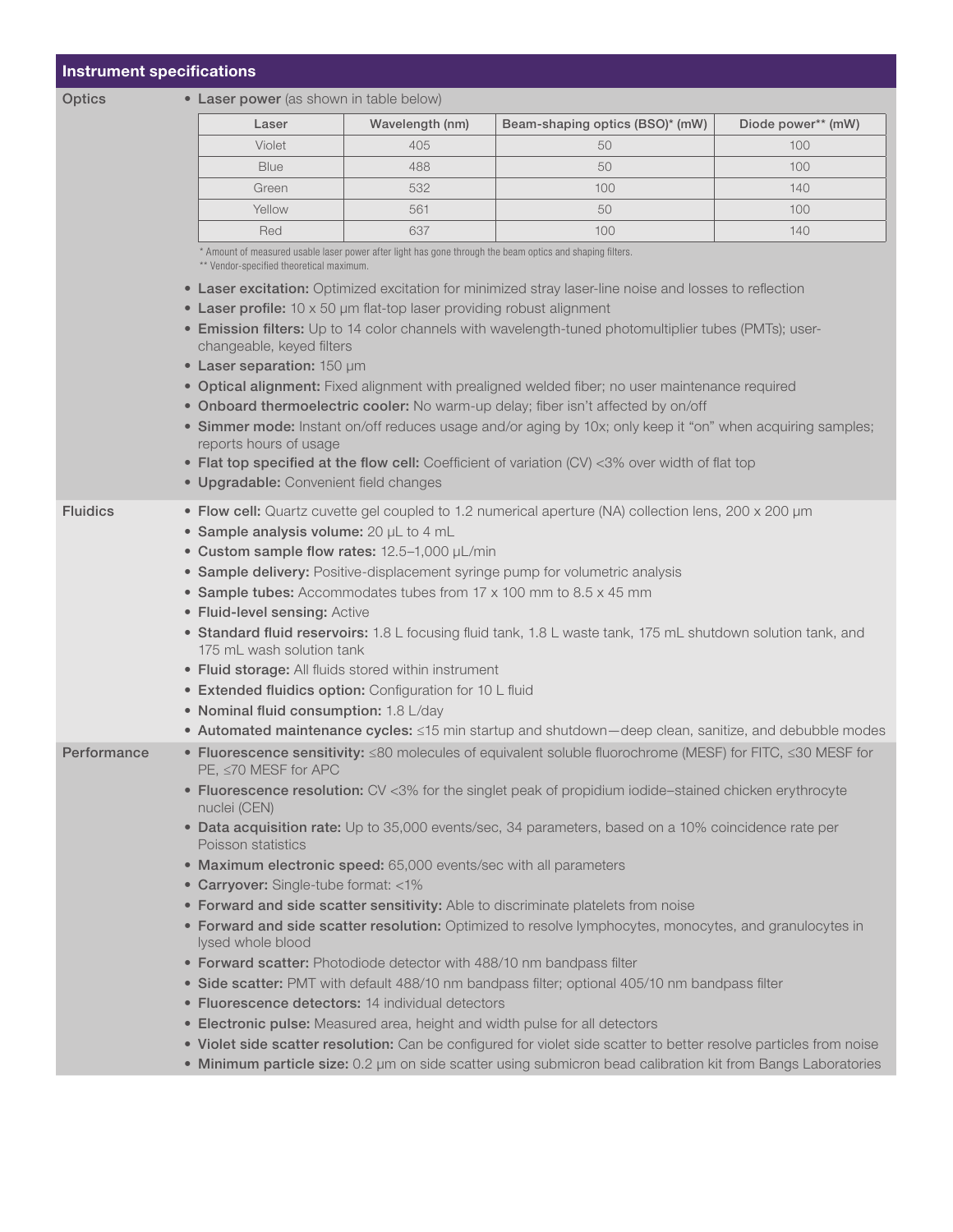| <b>Instrument specifications (continued)</b> |                                                                                                                                                                                                                                                                                                                                                                                                                                                                                                                                                                                                                                                                                                                                                                                                                                                                                                                                                                                                                                                                                                                                                                                                                                                                                                                                                                                                                                                                                                                                                                                                                                                                                                                                                                                                                                                                                                                                                                                                                                                                                                                                 |  |  |  |
|----------------------------------------------|---------------------------------------------------------------------------------------------------------------------------------------------------------------------------------------------------------------------------------------------------------------------------------------------------------------------------------------------------------------------------------------------------------------------------------------------------------------------------------------------------------------------------------------------------------------------------------------------------------------------------------------------------------------------------------------------------------------------------------------------------------------------------------------------------------------------------------------------------------------------------------------------------------------------------------------------------------------------------------------------------------------------------------------------------------------------------------------------------------------------------------------------------------------------------------------------------------------------------------------------------------------------------------------------------------------------------------------------------------------------------------------------------------------------------------------------------------------------------------------------------------------------------------------------------------------------------------------------------------------------------------------------------------------------------------------------------------------------------------------------------------------------------------------------------------------------------------------------------------------------------------------------------------------------------------------------------------------------------------------------------------------------------------------------------------------------------------------------------------------------------------|--|--|--|
| Software                                     | • Compensation: Full matrix-automated and manual modes, on-plot compensation tools for fine adjustment;<br>use of tubes and wells<br>• Flow rate: Precise flow rate control via software; no hardware adjustments<br>• Live streaming: Live update of statistics during acquisition of events up to 35,000 events/sec<br>• Overlays: Comparative analysis between samples; 3D view<br>• Sample recovery: System able to return unused samples<br>• Concentration: Direct concentration measurement without use of counting beads<br>• Software layout: Fully customizable for each user account<br>• Bubble detection technology: Stops automated run to preserve sample integrity<br>• Maximum single-event file: 20 million with option to append<br>• Heat map: Set up for definition of plate layout; screening view for analysis for tubes and plates<br>• Threshold: Up to 4 individual thresholds with user option to apply Boolean logic<br>• Gating: Hierarchal gating with the ability to derive gates<br>• Smartgate labeling: Option to annotate quad gate names based on fluorophore and target names<br>• Voltage: User adjustable<br>· Window extensions: User adjustable<br>• Area scaling factor (ASF): User adjustable<br>• Acquisition settings: Documented in FCS files and maintained upon import<br>• Templates: Create from existing experiments—instrument settings, workspaces, run protocols, heat map<br>settings, and compensation settings optimized and defined previously<br>. Tube-to-plate conversion: One-click transition from tubes to plates and vice versa; no disassembly, no<br>additional QC, no reboot required for conversion between plates and tubes<br>• Graphics resolution: Publication-quality images; support for TIF, PNG, BMP, JPG, GIF, and EMF; quickly copy<br>and paste plots to any external application (e.g., Microsoft™ PowerPoint™ software)<br>. User account administration: Administrative creation of individual user accounts with designated roles,<br>advanced setting permissions, management of individual accounts, user time tracking, and sample count |  |  |  |
| Quality and<br>regulatory                    | . Instrument tracking: Automated daily baseline and performance test with Levey-Jennings plots<br>• Warranty: 1 year<br>• Production verification testing: Each instrument is tested and verified for assembly integrity and performance<br>to specifications<br>. Quality management system: Manufacturing standards comply with the requirements of ISO 13485:2003<br>• Robust installation specifications: Units installed by engineer; preplanning checklist, delivery, and<br>installation; and performance validation compliance with standardized procedure<br>• For Research Use Only                                                                                                                                                                                                                                                                                                                                                                                                                                                                                                                                                                                                                                                                                                                                                                                                                                                                                                                                                                                                                                                                                                                                                                                                                                                                                                                                                                                                                                                                                                                                   |  |  |  |
| Data<br>management                           | • Software requirements: Invitrogen <sup>™</sup> Attune <sup>™</sup> NxT Software<br>• Monitor: 23-inch flat panel (1,920 x 1,200 resolution); dual-monitor capability<br>• Computer: Minitower desktop<br>• Operating system: Windows <sup>™</sup> 7 64-bit<br>• FCS format: FCS 3.1, 3.0<br>• Processor: Intel Core <sup>™</sup> i7 processor<br>• RAM: 16 GB<br>• Hard drives: 80 GB or larger and 250 GB redundant array of independent disks (RAID)-compatible hard drives                                                                                                                                                                                                                                                                                                                                                                                                                                                                                                                                                                                                                                                                                                                                                                                                                                                                                                                                                                                                                                                                                                                                                                                                                                                                                                                                                                                                                                                                                                                                                                                                                                                 |  |  |  |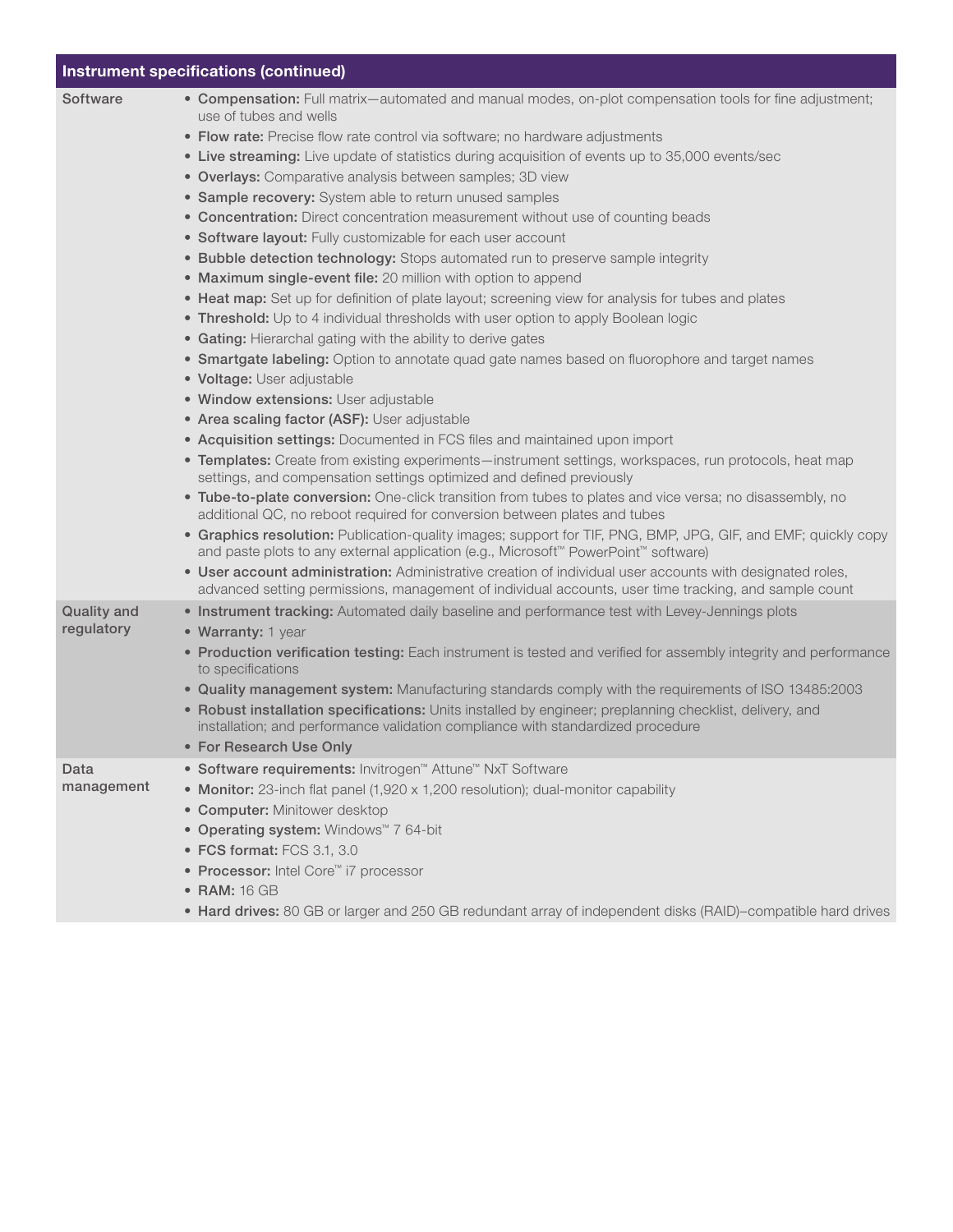### Instrument specifications (continued)

Installation requirements

#### • Electrical requirements: 100–240 VAC, 50/60 Hz, <150 W

Thermo Fisher Scientific certifies that the Attune NxT Flow Cytometer conforms to relevant directives to bear the CE mark. The instrument also conforms to the UL and CAN/CSA general requirements (61010.1). The Attune NxT Flow Cytometer is a Class I laser product per Center for Devices and Radiological Health (CDRH) regulations and EN/IEC 60825.

- Heat dissipation: <150 W
- Temperature operating ranges: 15–30°C (59–86°F)
- Operating humidity: 10–90%, noncondensing
- Audible noise: <65 dBA at 1.0 m
- Instrument size (H x W x D):  $~40 \times 58 \times 43$  cm (16 x 23 x 17 in.), including fluid bottles
- Weight:  $\sim$ 29 kg (64 lb)
- Available configurations (as shown in table below)

| Lasers         | Laser<br>configuration<br>(Cat. No.) | <b>Violet</b><br>405 nm | <b>Blue</b><br>488 nm | Yellow<br>561 nm        | Green<br>532 nm         | <b>Red</b><br>637 nm    | Total<br>detection<br>channels* |
|----------------|--------------------------------------|-------------------------|-----------------------|-------------------------|-------------------------|-------------------------|---------------------------------|
| $\mathbf 1$    | Blue<br>(A24864)                     | Available as<br>upgrade | $\overline{4}$        | Available as<br>upgrade | Available as<br>upgrade | Available as<br>upgrade | 6                               |
| $\overline{2}$ | Blue/green<br>(A28995)               | Available as<br>upgrade | 3                     |                         | $\overline{4}$          | Available as<br>upgrade | 9                               |
|                | Blue/yellow<br>(A24861)              | Available as<br>upgrade | 3                     | $\overline{4}$          |                         | Available as<br>upgrade | 9                               |
|                | Blue/violet<br>(A24862)              | $\overline{4}$          | $\overline{4}$        | Available as<br>upgrade | Available as<br>upgrade | Available as<br>upgrade | 10                              |
|                | Blue/red<br>(A24863)                 | Available as<br>upgrade | $\overline{4}$        | Available as<br>upgrade | Available as<br>upgrade | 3                       | $\overline{9}$                  |
| 3              | Blue/green/red<br>(A28997)           | Available as<br>upgrade | 3                     |                         | $\Delta$                | 3                       | 12                              |
|                | Blue/green/violet<br>(A28999)        | $\overline{4}$          | 3                     |                         | $\overline{4}$          | Available as<br>upgrade | 13                              |
|                | Blue/red/yellow<br>(A28993)          | Available as<br>upgrade | 3                     | $\overline{4}$          |                         | 3                       | 12                              |
|                | Blue/violet/yellow<br>(A24859)       | $\overline{4}$          | 3                     | $\overline{4}$          |                         | Available as<br>upgrade | 13                              |
|                | Blue/red/violet<br>(A24860)          | $\overline{4}$          | $\overline{4}$        | Available as<br>upgrade | Available as<br>upgrade | 3                       | 13                              |
| $\overline{4}$ | Blue/red/violet/<br>green (A29001)   | $\overline{4}$          | 3                     |                         | $\Delta$                | 3                       | 16                              |
|                | Blue/red/yellow/<br>violet (A24858)  | $\overline{4}$          | 3                     | $\overline{4}$          |                         | 3                       | 16                              |

\* Includes forward scatter (FSC) and side scatter (SSC).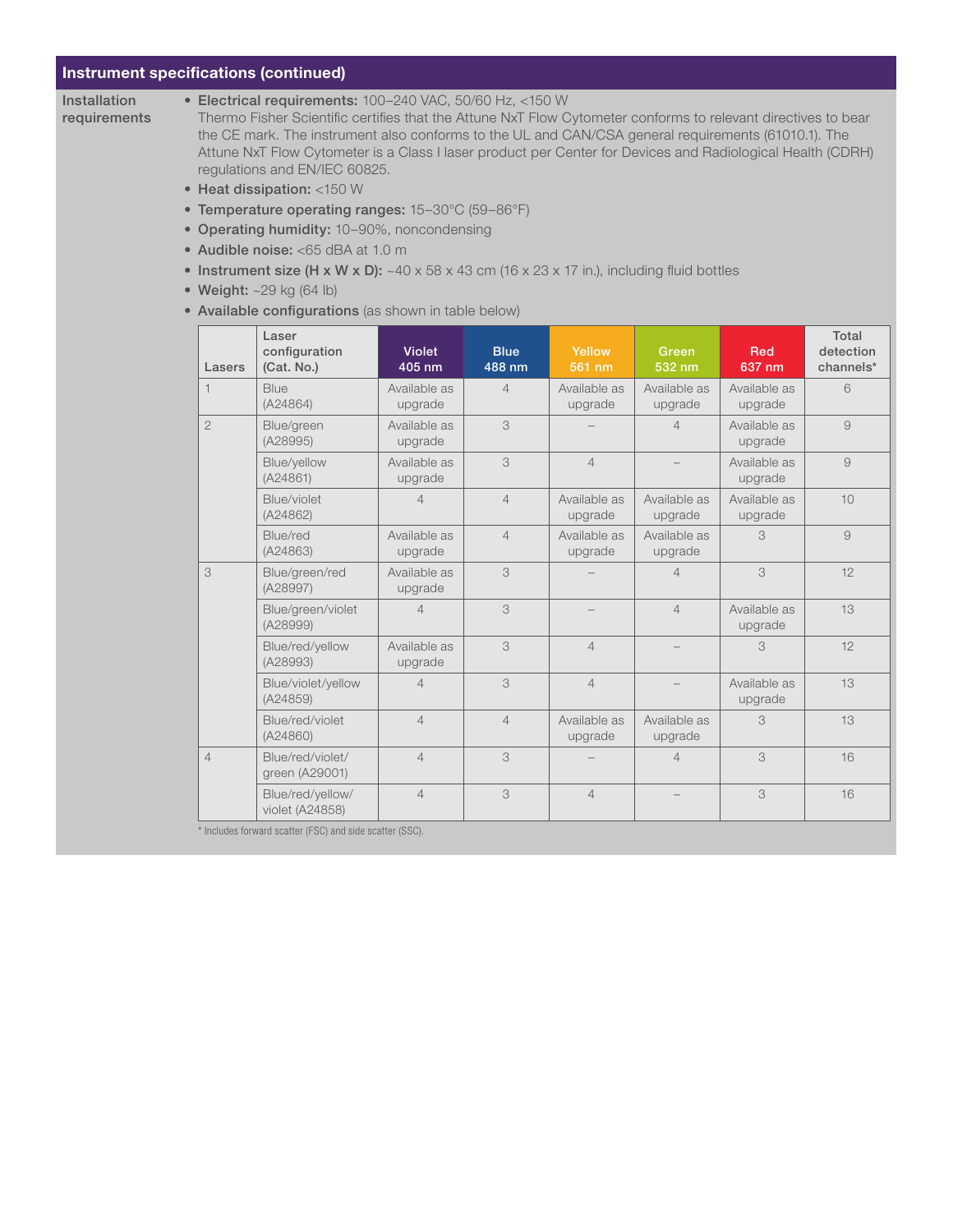# Attune NxT Autosampler

To improve experimental workflow, the Attune NxT Autosampler is a high-throughput sampler option for the Attune NxT Flow Cytometer. The system offers:

- Broad compatibility—compatible with many different plate formats, including 96-well, 384-well, and deep-well plates
- Intelligent probe design—minimizes clogging
- Auto cleaning—performs automated cleaning when the instrument is shutting down
- Consistent data-designed to provide minimal variation regardless of sampling method (tube vs. plate) and collection rate
- Mixing by aspiration—mixing sample by aspiration instead of shaking helps ensure homogeneity of the sample and maintains cell viability

nant engeification



• One-click transition—plate and tube compatibility: no disassembly, no additional QC, no reboot required for conversion between plates and tubes

| mou anicht opcomoations |                                                                                                                                                                                                                           |
|-------------------------|---------------------------------------------------------------------------------------------------------------------------------------------------------------------------------------------------------------------------|
| Performance             | • High-throughput mode acquisition time: <42 min for 96-well plate, <180 min for 384-well plate (using one<br>rinse and one mix, and full analysis of a 40 µL sample)                                                     |
|                         | • Carryover: <0.5% in plate loader format (standard mode, 2 wash cycles); multiple-rinse capability for<br>ultralow carryover                                                                                             |
|                         | • Sample mixing: Mixing optimized to preserve cell viability; mixing cycles optimized to sample analysis volume                                                                                                           |
|                         | • Mixing method: Each well mixed via full aspiration (no shaking)                                                                                                                                                         |
|                         | • Wash cycle: User-defined number of wash cycles, dependent on plate-processing protocol and time to<br>acquire plates                                                                                                    |
|                         | • Minimum dead volume (single draw): 30 $\mu$ L for 12.5–200 $\mu$ L/min, 50 $\mu$ L for 50–1,000 $\mu$ L/min                                                                                                             |
|                         | • Sample window: Protectively coated window allows visibility to well progress while preventing exposure to<br>ambient light during acquisition                                                                           |
|                         | • Auto-calibration: Regular, 30-day interval, system-initiated function                                                                                                                                                   |
| <b>Fluidics</b>         | • Plate and tube compatibility: One-click transition from tubes to plates and vice versa; no disassembly, no<br>additional QC, no reboot required for conversion between plates and tubes                                 |
|                         | • Compatible plate types: 96 deep well (flat, round, and V-bottom), 96-well standard depth (flat, round, and<br>V-bottom), 384-well standard depth (flat, round, and V-bottom), 384 deep well (flat, round, and V-bottom) |
|                         | • Cleaning cycles: Automated daily and monthly cleaning protocols                                                                                                                                                         |
|                         | • Fluidics requirements: 800 mL total of onboard fluid tanks, capable of running four 96-well plates                                                                                                                      |
|                         | • Extended fluidics option: Optional external fluid tank with 10 L fluid capacity                                                                                                                                         |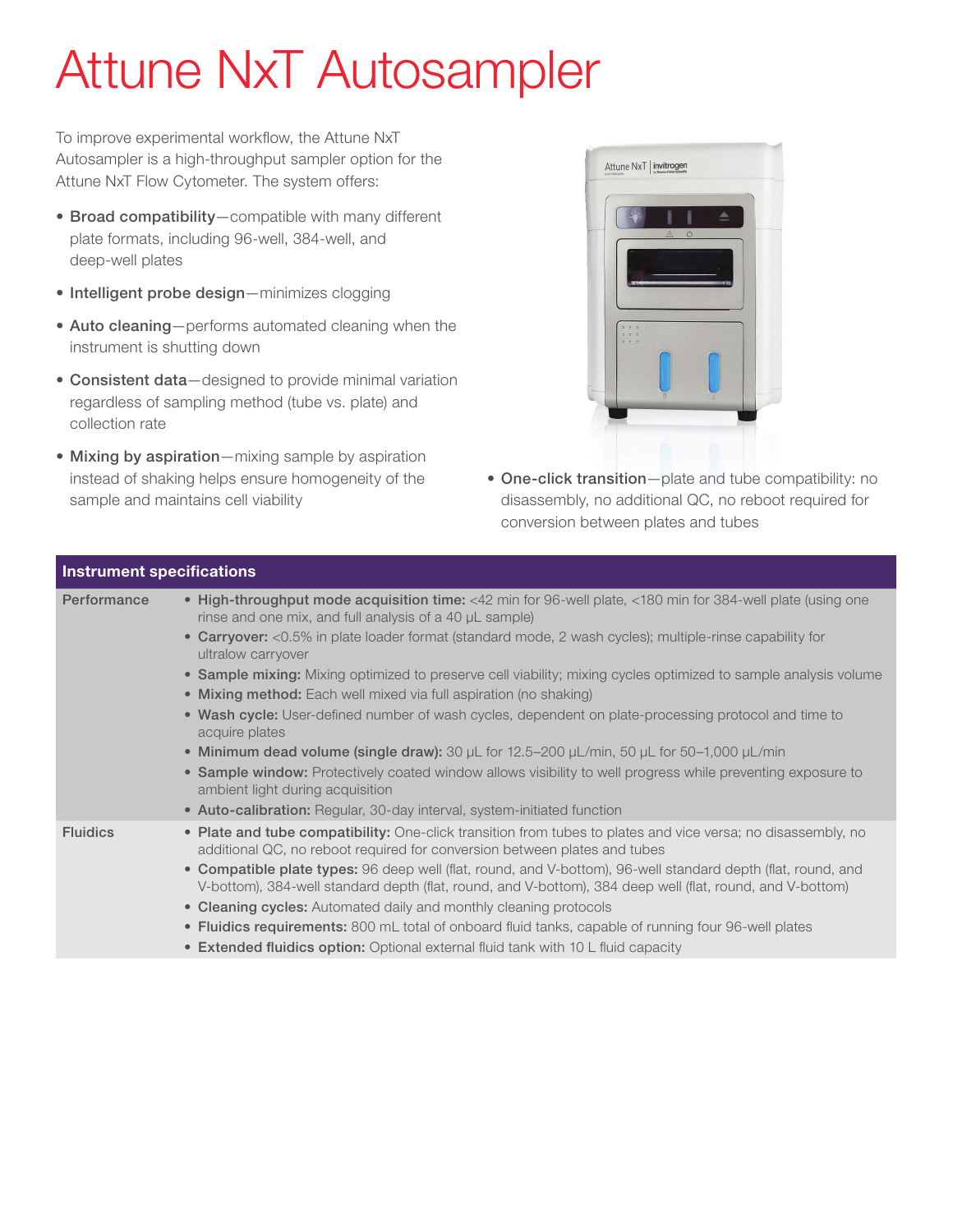### Instrument specifications (continued)

| Installation |
|--------------|
| requirements |

- Size (W x D x H): ~40 x 29 x 29 cm (16 x 11 x 11 in.)
- Space requirements:
	- Minimum width: 40 cm (15.8 in.); when attached to the Attune NxT Flow Cytometer, the total width is 167 cm (65.8 in.)
	- Minimum depth: 58.5 cm (23.1 in.) provides 43.2 cm (17.1 in.) for the cytometer unit, a 10.2 cm (4 in.) ledge in front of the unit to place fluidics bottles, and 6.5 cm (2.5 in.) behind the unit for ventilation
	- Minimum clear height: 74 cm (29 in.) above the mounting
- Mounting: Side
- Weight: ~16 kg (35 lb)
- Operating range (environmental conditions): 15–30°C (50–95°F)
- Operating humidity: <80% noncondensing
- Electrical requirements: 100–240 VAC, 50/60 Hz, <300 W

### Comparing flow cytometers among manufacturers

The purpose of this specification sheet is to help you identify design attributes of the Attune NxT Flow Cytometer, such as performance, size, environment, and software, to determine if the instrument is a good fit for your research. The specifications can be used as a basis for comparison, helping you assess the value of different instruments for the price. This specification sheet is also a guide to the expected performance. For this reason, you should have a good understanding of the stated values and how they pertain to your intended use of the instrument. When using this document as a comparison guide across platforms, be aware that there are many performance values that appear comparable across instruments but in reality are quite different. A specification is derived from a specific test or calculation, but these tests are not standardized across instrument developers and may be misleading in a side-byside comparison.

### Education, service, and support

Flow cytometry learning center: Find a range of targeted resources for flow cytometry, from webinars that cover the basics of this technology to application notes that demonstrate the utility of flow cytometry for high-content analysis applications. Go to thermofisher.com/flowlearning

Training: Hands-on, in-lab training is available. Customer training centers are also available in selected countries.

Service and support: Reliable global technical support, experienced field service engineers, and flow cytometry specialists are available for assistance.

Remote monitoring and diagnostics service: The Smart Monitor™ tool is a real-time, remote instrument performance monitoring service\* that incorporates an instrument management dashboard, remote diagnostics, and aggregated performance data tracking.

| Service packages at a glance                                        | <b>AB Complete Plan</b>           | <b>AB Assurance Plan</b>        | <b>AB Maintenance Plus Plan</b> |
|---------------------------------------------------------------------|-----------------------------------|---------------------------------|---------------------------------|
| On-site response time                                               | Guaranteed<br>next business day** | Guaranteed<br>2 business days** | Target<br>2 business days**     |
| Scheduled planned maintenance                                       |                                   |                                 |                                 |
| Application technical support                                       |                                   |                                 |                                 |
| Instrument operating<br>software updates                            |                                   |                                 |                                 |
| On-site service-labor, parts, travel                                |                                   |                                 | 10% discount                    |
| Phone and email access to engineers<br>in the remote service center |                                   |                                 |                                 |
| Computer coverage                                                   |                                   |                                 |                                 |
| Remote instrument<br>monitoring diagnostics                         |                                   |                                 |                                 |
| On-site application consulting                                      |                                   |                                 |                                 |
| <b>Qualification service</b>                                        |                                   |                                 |                                 |
|                                                                     |                                   |                                 |                                 |

\* Subject to Internet connectivity.

\*\* Availability limited in some geographic areas.